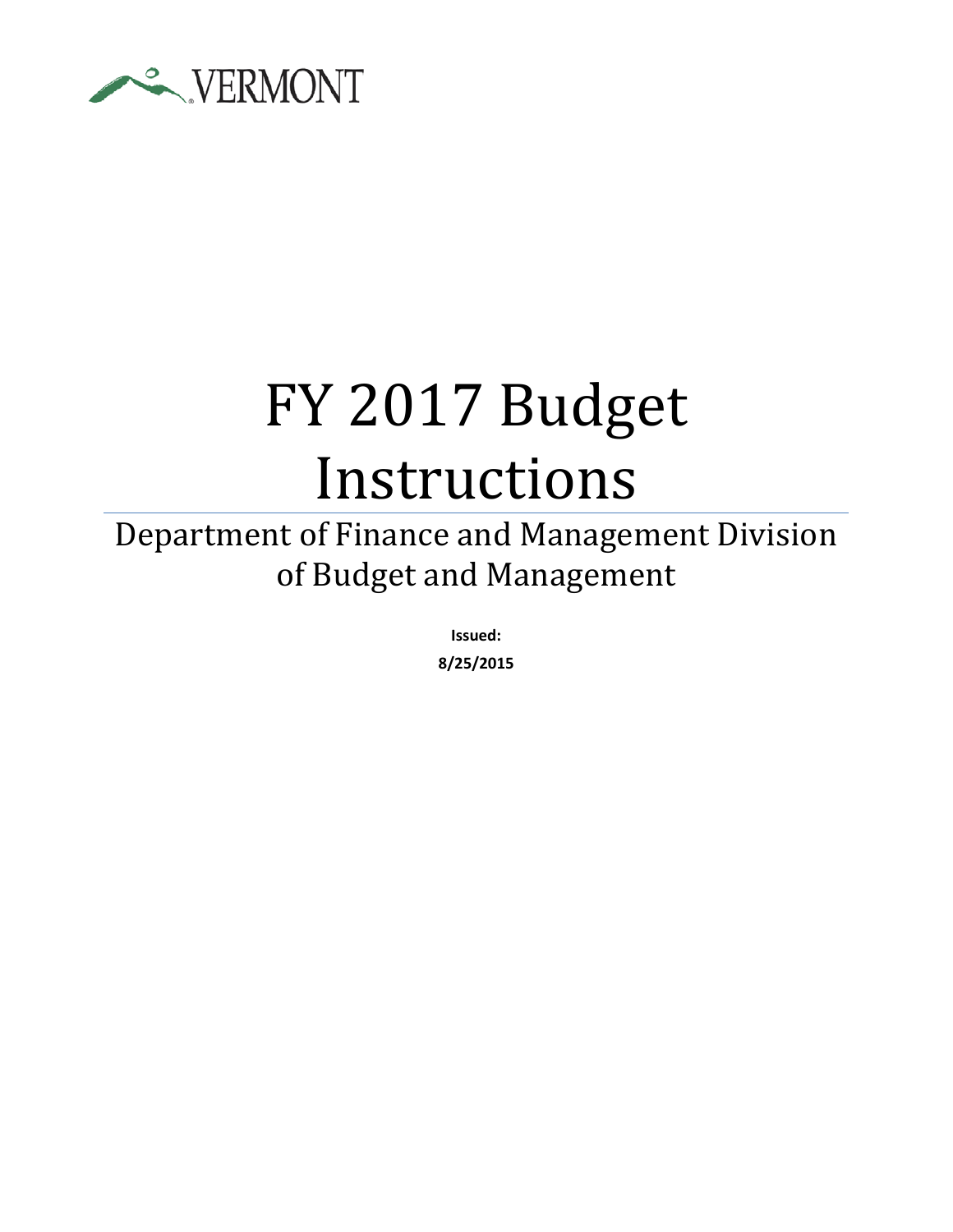# **Table of Contents**

|                                                                                  | 9         |  |
|----------------------------------------------------------------------------------|-----------|--|
|                                                                                  | 9         |  |
|                                                                                  | 10        |  |
|                                                                                  | 10        |  |
| Self-Assessment of Internal Controls Metrics ___________________________________ | 11        |  |
|                                                                                  | 12        |  |
|                                                                                  | <b>12</b> |  |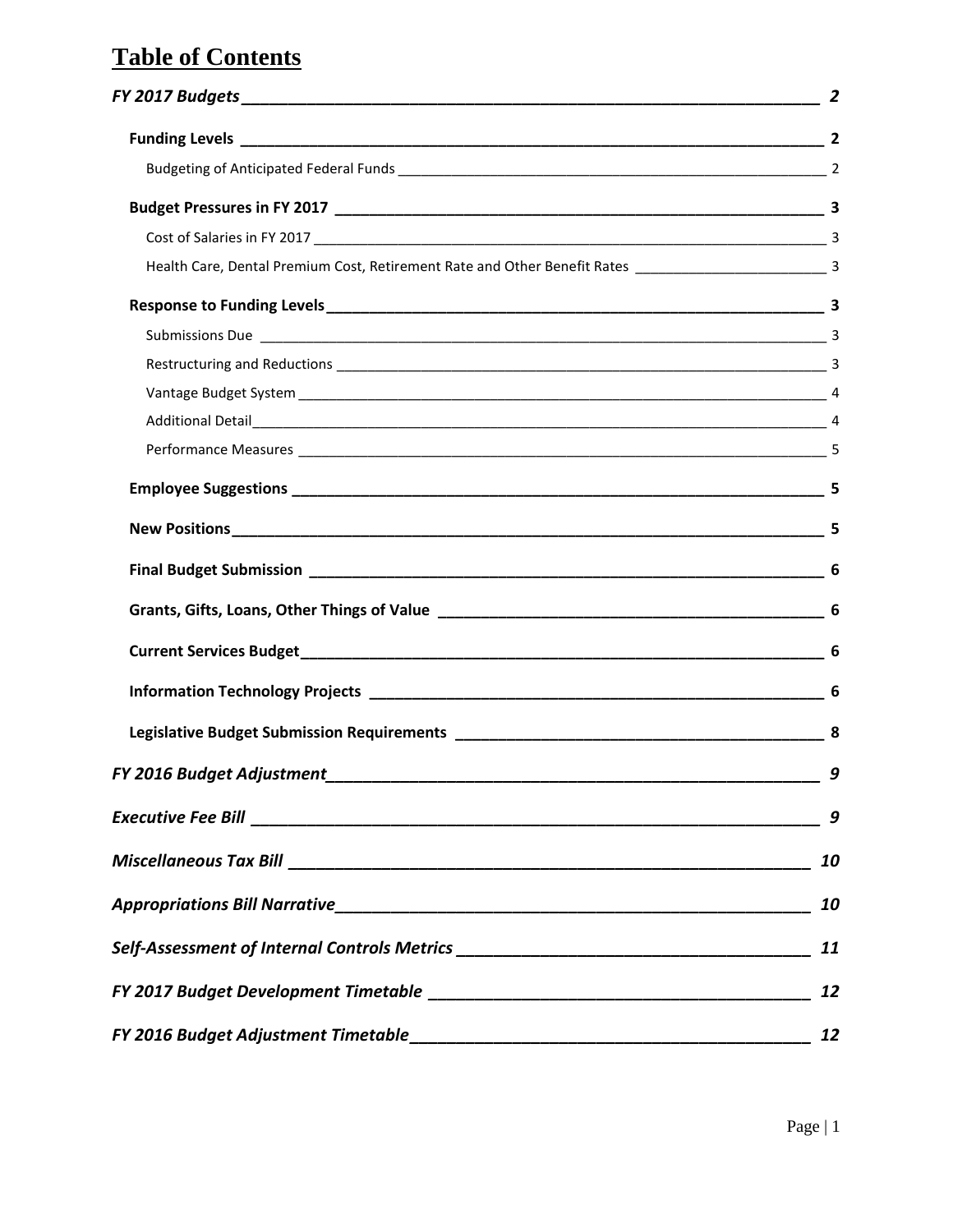# <span id="page-2-0"></span>**FY 2017 Budgets**

These budget instructions offer guidance in preparing responses to the budgetary challenges facing us in FY 2017 and beyond. **Finance and Management is instructing departments to submit initial FY 2017 budget proposals that are level funded at the final adjusted FY2016 General Fund levels. Adjustments to FY 2016 budgets include changes made through the FY 2016 labor savings reductions, internal service fund reductions, and the retirement incentive.** Although up to 25% of positions vacated through the retirement incentive can be refilled, for this exercise please assume that none of the positions vacated through the retirement incentive program in your department will be refilled. This may require your Agency or Department to scale down or eliminate programs that cannot operate without the necessary personnel. The final decision on which positions will be refilled rests with the Secretary of Administration. To the extent you can anticipate savings generated through structural changes made in your Agency or Department please include them in your budget submission. Finance and Management will work closely with Departments to assess the impact of the retirement incentive throughout the fall.

We recognize that Departments will not know which employees will be taking advantage of the retirement incentive until later in September as the information is confidential until the employee provides notice of their retirement. We will, however, on September 1<sup>st</sup> provide each department with the number of employees who have submitted applications for the retirement incentive. Departments can use this number to estimate the reduced salary and benefits costs for the balance of FY 2016 and all of FY 2017.

**In addition to including the impact of the retirement incentive in your submissions, Agencies and Departments are expected to absorb the annualization of the FY 2016 Pay Act.**

Your Budget submissions, to the degree possible, should be consistent with your departments Strategic Plan.

Summary Responses must be approved by the Agency Secretary and Commissioner or the exempt head of your Agency, Department or Office, and **must be submitted electronically to the Governor, through the Secretary of Administration using the mail folder** 

**[\(ADM.Budget@vermont.gov\)](mailto:ADM.Budget@vermont.gov) by September 25, 2015.** (See the "FY 2017 Budget Development Timetable" at end of this document for a complete list of due dates.) **Responses shall be submitted to Finance and Management on the "Budget Development Form" – Attachment A of this document. Proposals received that do not include Attachment A will be returned for resubmission.** Attachment

A should capture any budgetary and policy changes that you anticipate having an effect on your budget. This form should be supplemented with a narrative, supporting assumptions and calculations as appropriate. If you have any questions on how to present your budget information in this format please contact your budget analyst.

## <span id="page-2-1"></span>**Funding Levels**

All FY 2017 programs, services and activities must be designed to be affordable within the specified funding levels. FY 2017 General fund levels will be calculated based on savings realized by departments through the FY2016 labor savings plans, Internal Service Fund reductions and the reduction in funded positions resulting from the FY 2016 retirement incentive. If you have any questions about your FY 2017 General Fund target amount, please consult your budget analyst.

Special Fund and Tobacco Settlement Fund spending authority should align with available revenues.

#### <span id="page-2-2"></span>*Budgeting of Anticipated Federal Funds*

Federal funding should be conservatively estimated, cognizant of current Federal actions and prospects. Please be particularly mindful of any potential reductions to your federal grants. **Do not** assume that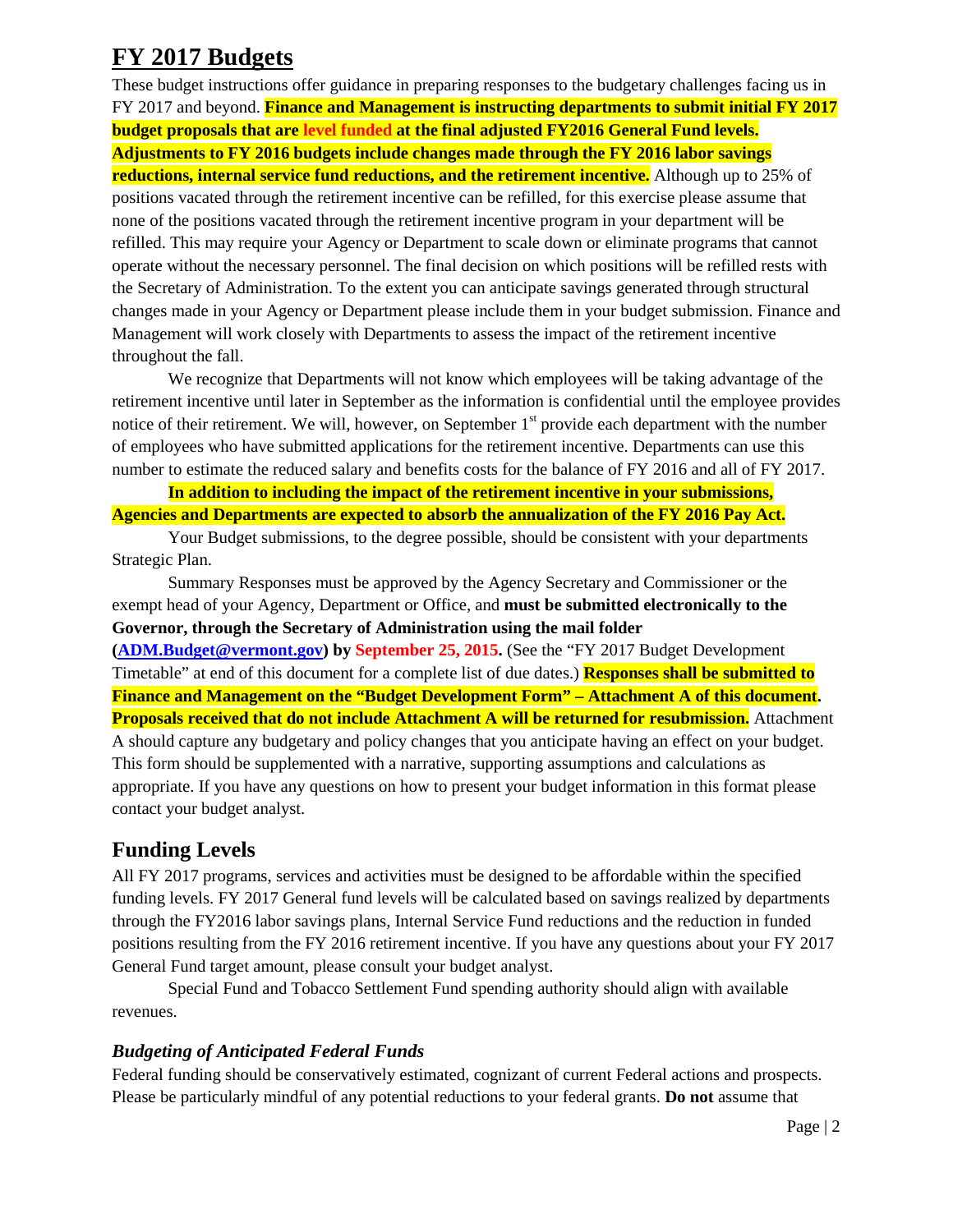federal reductions will be covered with increased General Funds; you should assume that these programs will not be replaced unless you can demonstrate they meet a critical State policy goal.

If your budget reflects reduced federal activity, it is expected that there will be a corresponding reduction in associated limited service positions and administrative expenses.

## <span id="page-3-0"></span>**Budget Pressures in FY 2017**

There are many routine expenditure pressures that must be covered within your funding targets; your budget presentation should outline what your current pressures are and how you anticipate managing them with the resource enumerated in your budget target. Pressures might include but are not limited to the July 1, 2015 cost of living adjustment (COLA) and step increases that are expected to take place during FY 2016. Other potential factors include general inflation; specific cost centers experiencing elevated price increases; other contractual increases; growing caseloads; increased workload demands; and reductions in federal and/or special funding.

#### <span id="page-3-1"></span>*Cost of Salaries in FY 2017*

Under Vermont's budgeting convention, for the FY 2017 budgets, the Vantage budget system reflects the annualized cost of the July 2015 cost of living adjustment and step increases that are expected to take place during FY 2016. As usual, the salary changes that are expected to take place DURING FY 2017 are handled separately (i.e., under the Pay Act) and are not to be included in your budget request.

#### <span id="page-3-2"></span>*Health Care, Dental Premium Cost, Retirement Rate and Other Benefit Rates*

The benefit rates will be loaded centrally by the budget office into the Vantage budget system for FY 2017. The calculations of the new retirement rate and benefits rates have yet to be determined; they will be finalized later in the fall. At this time, you should assume no change to those rates. You will be notified promptly once the new rates have been determined and are loaded into Vantage.

## <span id="page-3-3"></span>**Response to Funding Levels**

#### <span id="page-3-4"></span>*Submissions Due*

Your submissions are due and must be submitted electronically to the Governor, through the Secretary of Administration using the mail folder (**[ADM.Budget@vermont.gov](mailto:ADM.Budget@vermont.gov)**) by **September 25, 2015**. **You will be contacted by Finance and Management in the coming weeks to schedule your meeting with the Department of Finance and Management.** Responses must be approved by your Commissioner or the exempt head of your Agency, Department, or Office. **Responses shall be submitted to Finance and Management on the "Budget Development Form" – Attachment A of this document. You should capture any budgetary and policy changes you anticipated affecting your budget on this sheet. This form can be supplemented with a narrative, supporting assumptions and calculations as appropriate. If you have any questions on how to present your budget information in this format please contact your budget analyst.**

#### <span id="page-3-5"></span>*Restructuring and Reductions*

We cannot over emphasize, in developing your budget, elimination and/or reductions to on-going programs may be necessary to achieve base savings sufficient to place the budget on a sustainable path for the future. Any combination of proposals may be considered as a means to meet your budget target. Please be sure to vet these proposals as thoroughly as you can within your department.

**In your budget submission, please itemize the restructuring, elimination and reductions in programs, services, staffing, activities, etc. necessary to meet the FY 2017 targets.** Departments will need to do a full evaluation of current programs as employees decide to apply for and take the retirement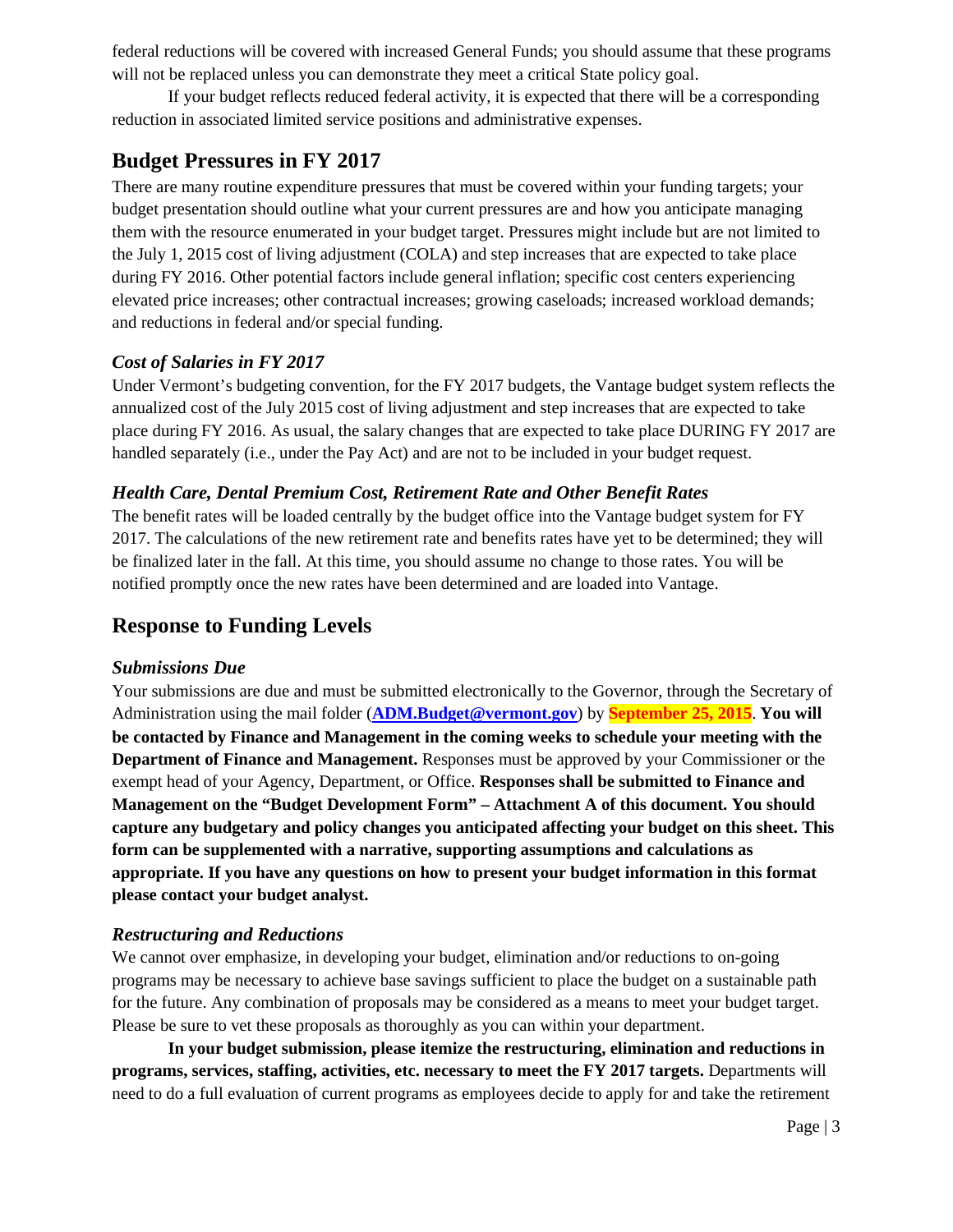incentive. As stated previously, only 25% of positions can be refilled, so departments will need to determine how and what to provide with fewer personnel resources. As part of your budget development process, please reevaluate programs and determine if they are sustainable at a lower staffing level and determine if reorganization and /or elimination of programs are necessary to manage with a reduced staffing level. Preference should be given to the elimination of entire program(s) and/or service(s) rather than across-the-board reductions that jeopardize the stability and sustainability of multiple programs and/or services. A major focus of your additional documentation should be an explanation of the elimination and/or changes in programs, services, staffing and activities that will be needed in order to function within the assigned FY 2017 funding levels. If your department is considering any major reorganization, elimination or consolidation of programs as part of your budget development, please contact the Secretary of Administration prior to your budget meeting so that organizational plans and budgetary realities align.

Since the retirement incentive program will begin in October of 2015, please consider whether any proposed reductions or reorganizations can begin in FY 2016, so that the programmatic changes will be in effect for the entirety of FY 2017. The FY 2016 Budget Adjustment Bill will be used to capture any of these programmatic changes in the current fiscal year.

As appropriate, Agencies and Departments may shift funding among programs and organizational units to accomplish their mission and goals, as long as impacts are clearly identified.

#### <span id="page-4-0"></span>*Vantage Budget System*

Instructions on how to enter your budget in to the Vantage system are available on the Finance  $\&$ Management website at [http://finance.vermont.gov/state\\_systems/vantage.](http://finance.vermont.gov/state_systems/vantage)

Training for new Vantage system users will be held on September 15 and 17, 2015. For experienced users a refresher course will be held on September 14 and 16, 2015. Training is mandatory for new Vantage users. Departments should begin work on their budget requests in Vantage prior to meeting with the Finance Commissioner; however, completed Vantage entry is not required for the meeting.

Finance and Management will notify Departments and Agencies when the Vantage system is open to departments. We will load the personnel data from the first full pay period of FY 2016 and you should begin work with your budget analyst to update the data so that it reflects your anticipated payroll on the first day of FY 2017 (or July 1, 2016).

#### <span id="page-4-1"></span>*Additional Detail*

Along with the "Budget Development Form" (Attachment A), please provide additional detail and backup to your submission including any other information that will help Budget and Management understand your budget submission, including assumptions, trends, analysis and documents addressing the following issues (if needed):

- Upward and downward pressures relative to your FY 2016 adjusted base appropriation;
- Impact of the retirement incentive on programs;
- Policy issues with a potential budgetary impact;
- Other policy areas that will be part of the departments legislative strategy;
- Reductions needed to meet funding targets; and
- Priority of restoration; rationale of prioritization.

If you need help developing your supplemental material or have questions on what is appropriate to provide, please contact your budget analyst.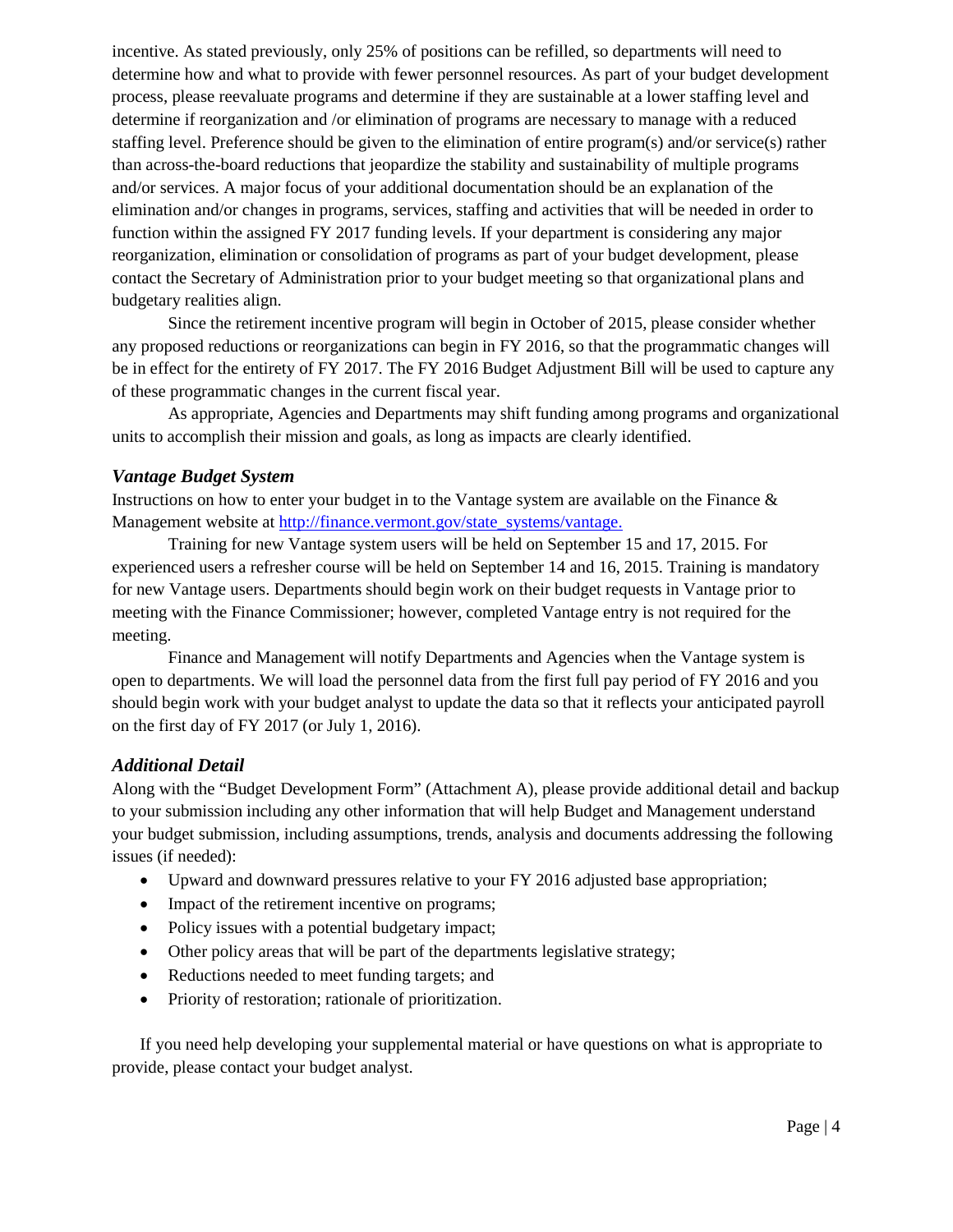#### <span id="page-5-0"></span>*Performance Measures*

Previously, departments were expected to present, to the appropriation committees, summary information related to their strategic overview, program profile, and performance information, as required under 32 VSA §307(c). This statutory section was revised in 2015 Act 11 Sec. 33. Due to the revision, the formerly used "Attachment A" and the methodology previously used for disclosing programmatic performance are no longer valid. Instead, programmatic performance shall be reported using the framework of 2014 Act 186 – Population-Level Outcomes, Indicators and Performance Measures. Many of you may recognize this methodology as "Results-Based Accountability" or "RBA."

**1. Departments that reported performance measure data in the Vantage Performance Management module last year**: For FY 2017, you will report the same program(s) and measures reported last year, **plus,** at least one additional program. All programs submitted must include the basic elements of RBA: Outcome ("Result or Objective"); Indicator (a condition of well-being – if applicable); and at least three (3) Performance Measures of any type (How much did we do? How well did we do it? Is anyone better off?), **plus** the total budget dollars for the program must be included (see separate instructions, example and template, Attachment B). Each program must use a separate template. **You no longer need to do any of the traditional reporting.**

**2. For departments who only reported programs and measures in the traditional way last year and not in the Vantage System:** You may continue to use program(s) you previously reported in prior year, or select others, as long as you provide the information and data using "RBA" framework. Each such agency and department is expected to report at least one program in accordance with 2014 Act 186.

**3. How to Report:** Our use of the Vantage performance measure module the last two budget cycles proved to be cumbersome and difficult. **We have decided not to use the module this year. You will be reporting using a new Excel template that will distributed to your department via the Chief Performance Office.** Template information will be submitted to, and consolidated by the Chief Performance Officer "outside" of the Vantage System. Hopefully, this will eliminate the conflicts seen last year when last minute update needs of the business office staff conflicted with those for the performance management staff.

**PALs:** Each department actively involved with performance reporting in Vantage last year has one or more Performance Accountability Liaisons (PAL) working with CPO Zeller. If this is your first time reporting programmatic budgets and measure using RBA, please notify Sue Zeller as to whom you will assign as your PAL(s) to work with her.

#### <span id="page-5-1"></span>**Employee Suggestions**

Many departments have incorporated employee feedback as part of the budget development process. As with last year's budget process, we would like all agencies and departments to utilize a meaningful method to solicit employee suggestions on how to most effectively address this spending reduction. Employee suggestions should be solicited and discussed with your management teams and, where appropriate, incorporated into your budget proposals. If employee ideas are used as part of the budget response, highlight those areas in your submission.

#### <span id="page-5-2"></span>**New Positions**

**No new positions** will be added in the FY 2017 budget. All changes to department positions will be managed through the roll out of the retirement incentive.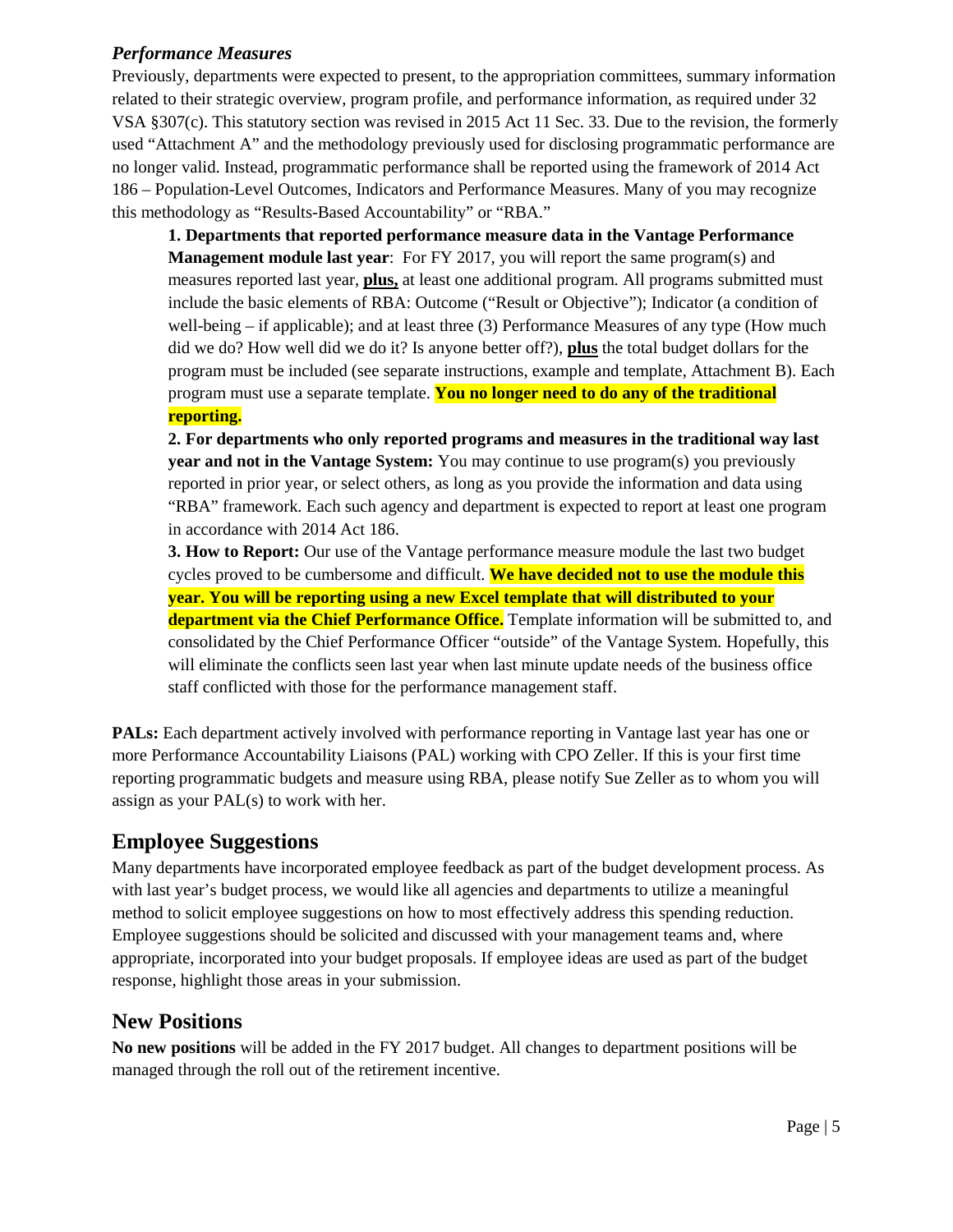## <span id="page-6-0"></span>**Final Budget Submission**

Final budget targets will be issued in mid-December. Upon receipt of a final target, please finalize Vantage entries as soon as possible, and notify your budget analyst when they are complete. Vantage entries must match final targets exactly.

Additional materials must be submitted electronically to the Governor, through the Secretary of Administration using the mail folder (**[ADM.Budget@vermont.gov](mailto:ADM.Budget@vermont.gov)**). Please work with your budget analyst to finalize these documents before they are submitted to the legislature, particularly the Budget Development Form.

## <span id="page-6-1"></span>**Grants, Gifts, Loans, Other Things of Value**

32 VSA § 5 requires that **all new grants, gifts, loans or things of value** with a value over \$5,000 received by the State must be accepted in accordance with the statutory procedure requiring submission to the Joint Fiscal Office through the Governor. (Form AA-1 is the administrative vehicle for this submission.) **Including these items in the budget is not a substitute for this process.** However, once duly accepted, grants (on-going revenues and expenditures) should be budgeted in subsequent years.

Please note that items of \$5,000 or less may be accepted, with notice to the Secretary of Administration and the Joint Fiscal Office (see 32 VSA Sec 5(a)(3)).

## <span id="page-6-2"></span>**Current Services Budget**

Section E.100.2 (b) of Act 162 of the 2012 Session (see below) contains legislative language that places emphasis on developing a "current services" budget; i.e., "an estimate of what the current level of services is projected to cost in the next fiscal year." As we do every year, in developing the Governor's recommendation, we will identify our current service needs separately from new initiatives. Given the recent language, however, we ask that you pay particular attention to the budget instructions – identifying current service needs and new initiatives – as you develop your summary materials for your meetings with the Commissioner of Finance.

#### *Sec. E.100.2 (b): Current Services:*

*The administration shall develop and publish annually for public review as part of the budget submission process a current services budget, providing the public with an estimate of what the current level of services is projected to cost in the next fiscal year. The initial current services budget shall be submitted with the administration's fiscal year 2014 budget proposal.*

## <span id="page-6-3"></span>**Information Technology Projects**

The Legislature requires that all information technology (IT) activities with a lifecycle cost in excess of \$500,000 be identified through DII as part of the budget submission. IT activities are defined in 3 V.S.A. §2222(a)(10). DII's Enterprise Project Management Office (EPMO) will solicit this information from your Departments in October. It is critical that each and every IT activity that is valued in excess of \$500,000 is clearly identified. Budget requests for IT funding that were not included in DII's unified presentation of IT costs risk not being approved. The detail required by DII includes:

- 1. **IT Activity Name:** The name given to an IT Activity. Based on State statute, an IT Activity may be an on-going IT maintenance activity or an IT project (which is a temporary endeavor undertaken to implement a unique product, service or result).
- 2. **IT Activity Description:** A brief ("elevator pitch") description of the IT Activity.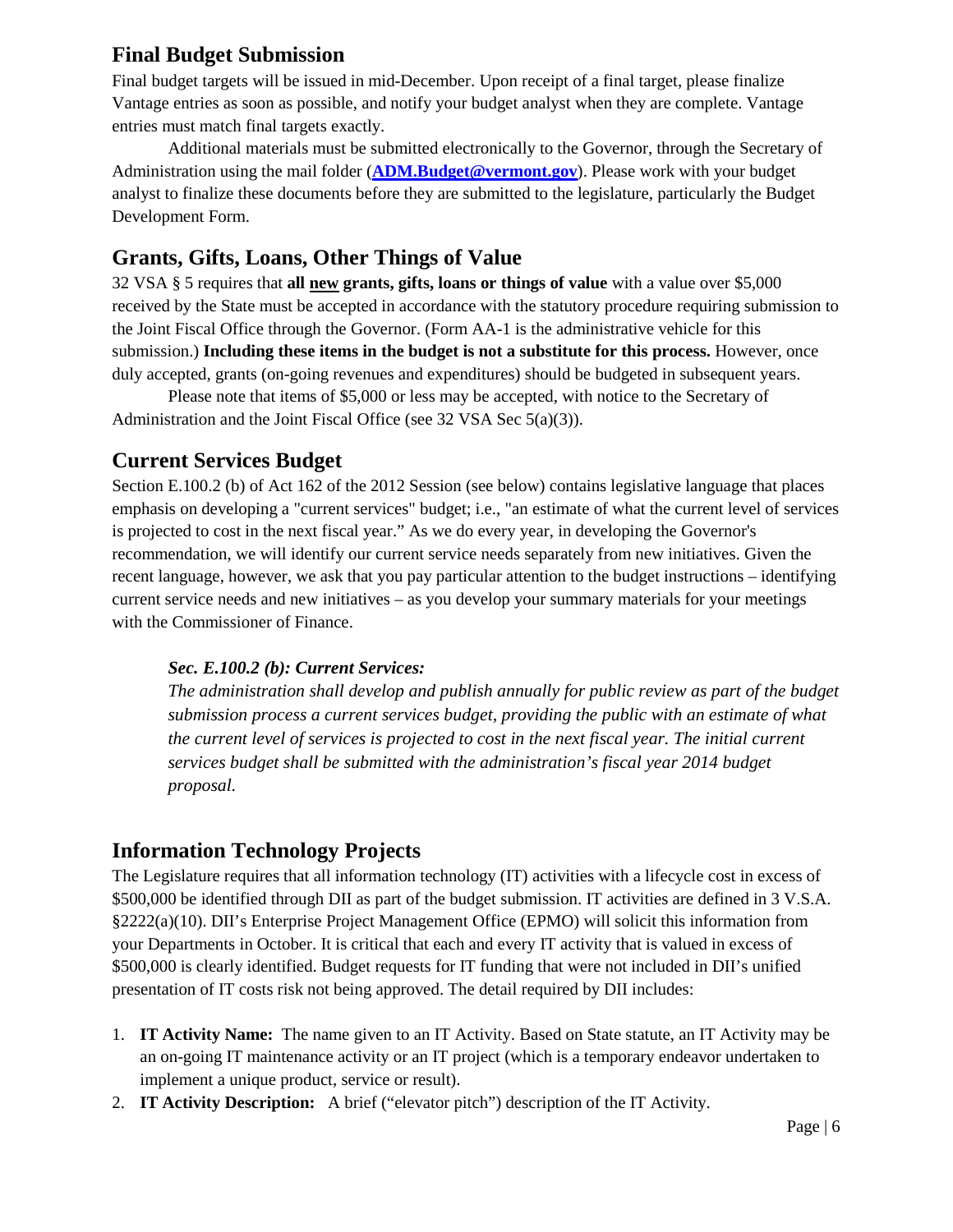- 3. **IT Activity Business Lead:** The name of the lead person on this IT Activity. This person should be very familiar with the project/IT Activity details.
- 4. **IT Activity Phase:**
	- For IT projects, list the current [project phase:](http://epmo.vermont.gov/project_process)
		- **Exploration:** In the idea stage of the project and you're exploring alternatives.
		- **Initiating:** Beginning to define high-level objectives and are looking to commit to a project.
		- **Planning:** Actively planning the project, including creating detailed business requirements, performing procurement activities (RFP or contract) and developing a project plan/schedule.
		- $\triangleright$  **Execution:** A project team is executing a project plan and the project manager is monitoring scope/schedule/budget.
		- **Closing:** The project is wrapping up, go-live is complete, and support is being transitioned to operations.
	- For on-going IT maintenance (i.e., not a project) list **Maintenance** as the IT Activity Phase.

5. **IT Activity Type:** 

- If it's an IT project, list the type:
	- **New Technology:** Implementing a brand new technology for either a new service or for a service that is currently manually provided.
	- **Replace Existing Technology:** The current system is being replaced with something new.
	- **Upgrade Existing Technology:** Features, functionality and/or enhancements are being added to an existing system.
	- **Other:** The project doesn't fit into any of the above descriptions.
- If it's on-going IT maintenance (i.e., not a project) list **Maintenance** as the IT Activity Type.
- 6. Indicate how the **IT Activity aligns with the goals of the FY 2016 - FY 2019 IT Strategic Plan: Modernization, Effective Operations, Sustainability, Productivity Improvement or New Solutions Partnering with Other Agencies**.
- 7. Provide **Five Year Cost Information** for each IT Activity broken down by Implementation versus Operating costs (see definitions below chart), as well as funding source (i.e., are you using State or Federal money to fund your IT Activity or if it's both what is the percentage split?). Here is a visual of the cost information being requested:

| <b>FY 2016 Costs</b>   | <b>FY 2017 Costs</b>   | <b>FY 2018 Costs</b>   | <b>FY 2019 Costs</b>   | <b>FY 2020 Costs</b>   |
|------------------------|------------------------|------------------------|------------------------|------------------------|
| <b>Implementation:</b> | <b>Implementation:</b> | <b>Implementation:</b> | <b>Implementation:</b> | <b>Implementation:</b> |
| \$                     | \$                     | \$                     | \$                     | \$                     |
| Implementation         | Implementation         | Implementation         | Implementation         | Implementation         |
| <b>Funding:</b>        | <b>Funding:</b>        | <b>Funding:</b>        | <b>Funding:</b>        | <b>Funding:</b>        |
| % State:               | % State:               | % State:               | % State:               | % State:               |
| % Federal:             | % Federal:             | % Federal:             | % Federal:             | % Federal:             |
| % Other:               | % Other:               | % Other:               | % Other:               | % Other:               |
| <b>Operating:</b>      | <b>Operating:</b>      | <b>Operating:</b>      | <b>Operating:</b>      | <b>Operating:</b>      |
| \$                     | \$                     | \$                     | \$                     | ж                      |
| <b>Operating</b>       | <b>Operating</b>       | <b>Operating</b>       | <b>Operating</b>       | <b>Operating</b>       |
| <b>Funding:</b>        | <b>Funding:</b>        | <b>Funding:</b>        | <b>Funding:</b>        | <b>Funding:</b>        |
| % State:               | % State:               | % State:               | % State:               | % State:               |
| % Federal:             | % Federal:             | % Federal:             | % Federal:             | % Federal:             |
| % Other:               | % Other:               | % Other:               | % Other:               | % Other:               |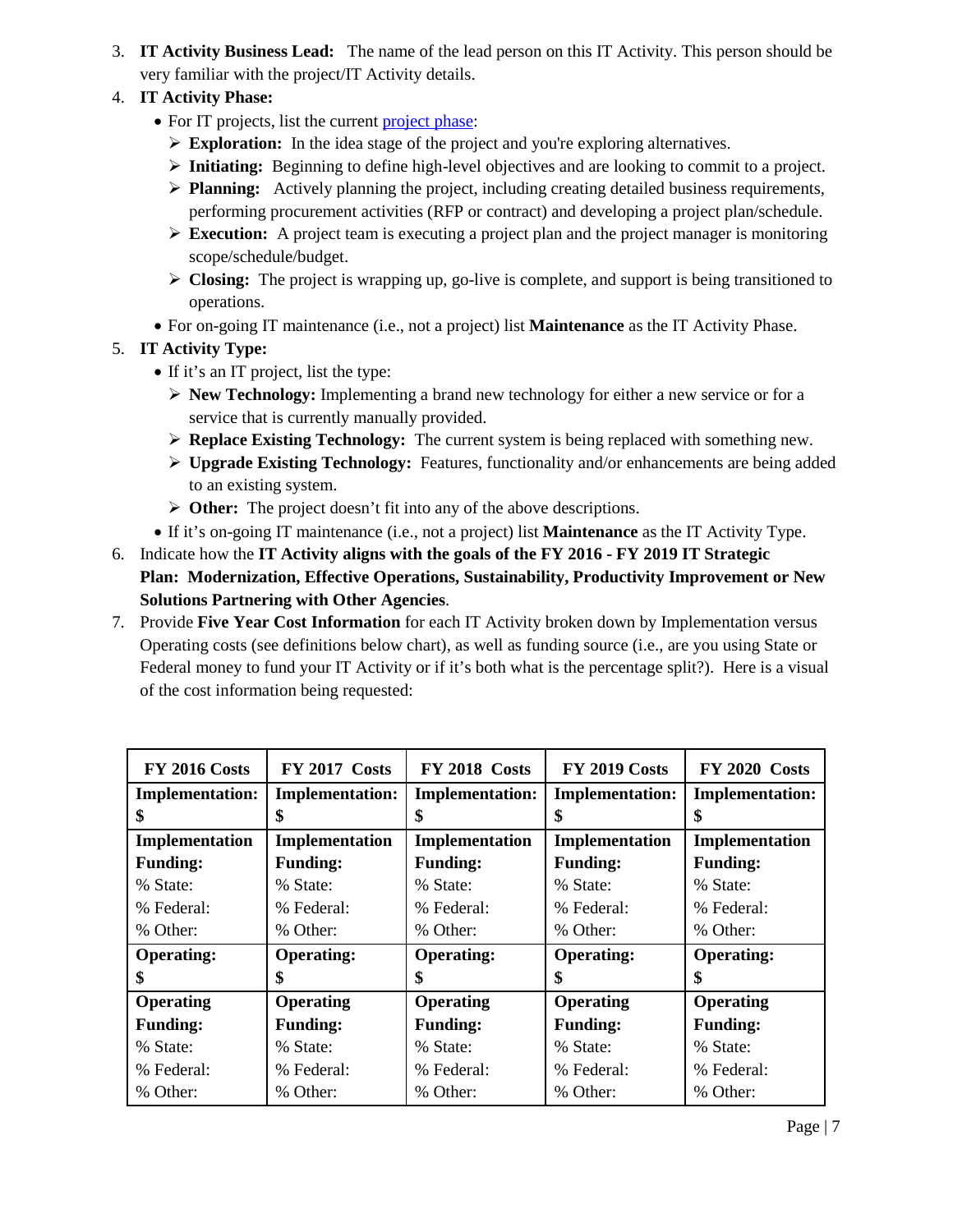*Implementation costs* are the <u>one-time project costs</u> (that can span across multiple fiscal years) to get that IT Activity up and running (e.g. implementation/installation costs, hardware, software licenses purchased as part of the installation, project management or other contracted resources, and the State labor implementation costs).

*Operating costs* are the on-going costs of performing that IT Activity (e.g., annual maintenance fees, software and hardware costs, licensing fees, hosted cloud provider fees, and labor costs).

- 8. Indicate if the IT Activity **generates Revenue** for the State.
- 9. Provide an **explanation for any expected increases in the cost of the IT Activity from FY 2016 to FY 2017** (i.e., will more be spent on this IT Activity in the upcoming fiscal year than in the current one).
	- Indicate if this IT Activity will be **included in the FY 2017 budget submission.**

If you have questions about whether an activity or project for which funds will be expended meets the criteria to report those projects to DII, contact DII Commissioner Richard Boes at 828-4141, or Deputy Commissioner Darwin Thompson at 828-1142.

**Please note, in constructing budget detail submissions, use the account codes presented in the memo from Secretary Johnson dated 8/24/2015. It is not appropriate to budget IT contracting in 507600 - Other Contracts and 3rd Party Services; use a specific IT-related account.**

#### <span id="page-8-0"></span>**Legislative Budget Submission Requirements**

As the legislative session approaches, Finance and Management will send instructions on what to include in your budget submission to the legislature and what to anticipate needing for testimony. The requirements are outlined in 32 VSA §307(b); the legislature requires detailed information concerning the following items:

- 1. The specific special funds used as receipts in the budget.
- 2. Explanations of interdepartmental transfers, including which department is the source**. If your funding is reliant on interdepartmental transfers, be sure to coordinate with the source department.** Do not assume that both departments have the same expectations. Written funding agreements are recommended.
- 3. Budgeted positions.
- 4. Changes in program funding levels and associated policy changes in the requested budget.

Vantage is configured to meet all four of these requirements, through reports that summarize interdepartmental transfers, federal funds, grants out, and position details; however, departments are responsible for the accuracy of their Vantage entries, and any supplementary, summary, or explanatory information. Detail regarding these aspects of your budget must be reviewed by your budget analyst prior to finalizing your entries in Vantage.

A blank template "Budget Development Form" to illustrate changes from your FY 2016 appropriation to your FY 2017 request is attached as Attachment A. This form must be submitted as part of your initial budget request to Finance and Management; the form will be finalized for submission to the legislature through an iterative process with your budget analyst.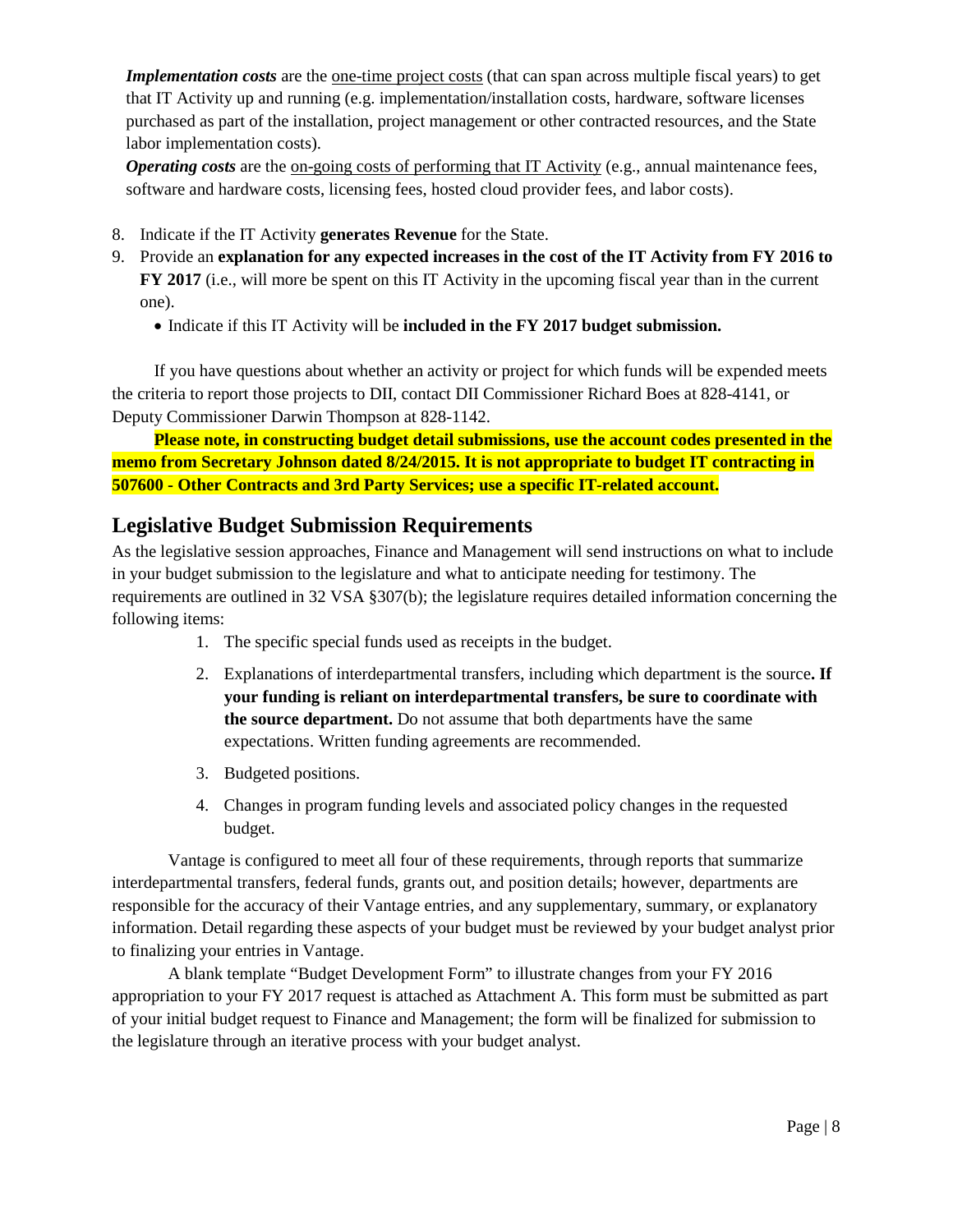# <span id="page-9-0"></span>**FY 2016 Budget Adjustment**

The budget adjustment process may be considered for extraordinary needs that we have not already identified, and for internal funding changes that cannot be accommodated by administrative means (i.e., appropriation transfers, excess receipts, etc.). There is very limited capacity this year to deal with expenditure increases in the FY 2016 budget adjustment.

For development of the Governor's recommended FY 2016 Budget Adjustment Bill, we will utilize the July 27, 2015 revenue forecast approved by the Emergency Board. Further adjustments to the FY 2016 Budget Adjustment proposal may be necessary based upon any revisions to the consensus FY 2016 revenue forecast by the Emergency Board at its January 2016 meeting.

**The first recourse in solving current-year budget issues is to redirect resources within your existing funding.** Please bring to our attention any significant issues that will be handled in this way, identifying the problem and a solution, and whether Budget Adjustment action (e.g., transfer of funding between appropriations) is required.

Any requests for additional General Fund spending will be subject to a very high standard of necessity. Prior to consideration of a request, the requesting department's budget will be reviewed by Budget & Management to ascertain why the budget adjustment need developed, and whether other factors exist with the department's current-year spending pattern that could mitigate the need for the request.

As noted above, we may be using the Budget Adjustment for funding and programmatic changes that can be implemented prior to FY 2017. Please bring to our attention any opportunities to trim funding, reduce or restructure and eliminate program activities in FY 2016 and to ease the transition to reductions required by the funding constraints of FY 2017 and future fiscal years.

Notification of budget adjustment proposals should include a description of the cause(s) of increased or decreased expenditures or receipts, the related actions already taken to contain increased spending, and the proposed remedy. A request should cite all specific sections of the FY 2016 Appropriations Act that are affected and include draft language of the changes required.

**Please keep your budget analyst apprised of any potential budget adjustments as soon as possible. Detailed requests for inclusion in the Budget Adjustment must be submitted electronically to the Governor, through the Secretary of Administration using the mail folder [\(ADM.Budget@vermont.gov\)](mailto:ADM.Budget@vermont.gov) by September 25, 2015.** Responses must be approved by the Commissioner or the exempt head of your Agency, Department or Office.

Finance and Management encourages requests for transfers of appropriations or expenditure of "excess receipts" that can be anticipated, which (1) represent on-going expenditures that have repeatedly been handled as excess receipts; or (2) for large amounts, can be presented for the FY 2016 Budget Adjustment. While administrative solutions (i.e., approval by the Commissioner of Finance & Management) remain available for such items that cannot be predicted, Finance and Management wants to utilize the Budget Adjustment more fully for the review and approval process and most certainly for sizeable and potentially controversial transfers or increased expenditures.

As noted above, new grant receipts (e.g., federal grants) should be submitted for approval per 32 VSA § 5. They will be sent to the Joint Fiscal Committee separately; **do not include them in the Budget Adjustment as proposed changes to appropriations.**

# <span id="page-9-1"></span>**Executive Fee Bill**

Pursuant to 32 V.S.A. Sec 605(b), in the 3-year cycle of the Executive Fee Bill the focus this year will be on protection to persons and property. Other than for emergency situations, only these areas of State government will be considered for inclusion in the Fee Bill. Changes in fee legislation might include: new fees, changes to existing fees, reauthorization or termination of fees, re-designating the funds into which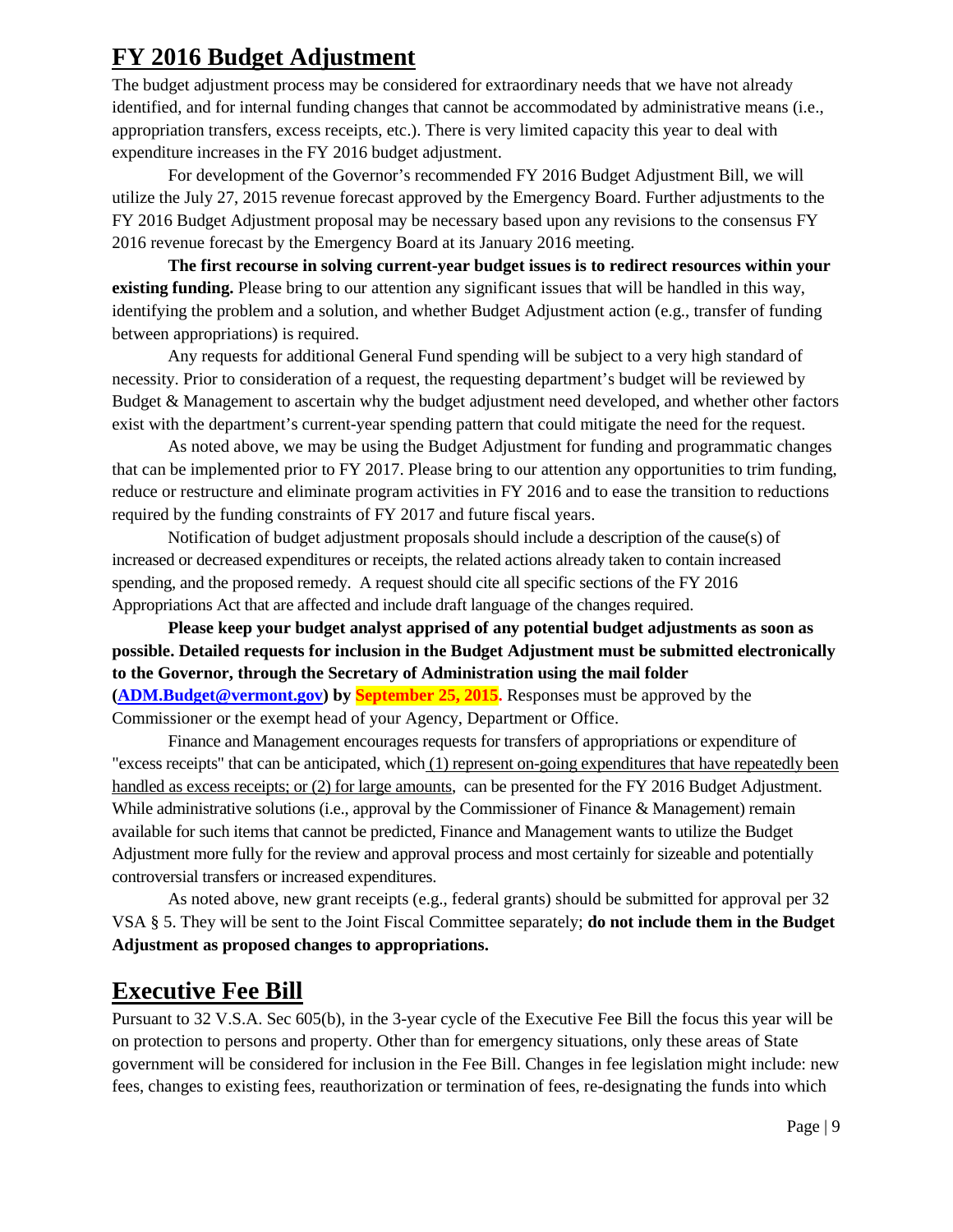the fees are deposited, and clarifications in current statutory authorities to charge and retain fees. Any changes proposed should be designed so that no additional adjustments would be needed at least for three years, when the opportunity to change fees will again occur.

Fee changes should be consistent with budget proposals and any fee changes that would create differences from revenue projections based on current fee or charge structures need to receive specific approval from Finance and Management.

Please be sure that ALL fee change proposals are forwarded to Finance and Management office for inclusion in the Fee Bill, even if the associated programmatic changes were to occur in different pieces of legislation.

Proposals should cite the existing statute, showing exactly how it needs to be changed, and provide a strong rationale for the necessity of the change. Any revenue impact should also be clearly shown.

32 V.S.A. §605(d)(2) specifies the justifications deemed acceptable in support of fee requests, and which should accompany the requests. The prime consideration is analysis or discussion of the relationship between the revenue to be raised by the fee or the change in the fee, and the cost or the change in the cost of the service, product or regulatory function supported by the fee. The underlying premise is that, normally, fees are tied to costs of service; other justifications may be advanced, but they must be clearly supported and grounded in policy considerations. Please contact your budget analyst at Budget & Management to discuss any such rationales.

The Legislature has asked that proposals for the Fee Bill be prepared using a specific electronic format which we will send on request. Contact Aimee Pope at: [aimee.pope@vermont.gov](mailto:aimee.pope@vermont.gov) to request the format. **Please submit your proposals to the Governor, through the Secretary of Administration using the mail folder [\(ADM.Budget@vermont.gov\)](mailto:ADM.Budget@vermont.gov) by September 25, 2015.**

## <span id="page-10-0"></span>**Miscellaneous Tax Bill**

Budget submissions should clearly identify legislative proposals that have tax implications. The submission should include a description of the proposal, a revenue estimate if known, whether an agency or a department intends to advance the proposal as part of the Miscellaneous Tax Bill or a separate piece of legislation, and the appropriate contact person at the department. This information will be used to ensure that proper revenue estimates are provided by the Tax Department to the Department of Finance & Management, and ensure the Tax Department is aware of and understands all tax proposals prior to their submission to the Legislature. **Please submit these proposals electronically to the Governor, through the Secretary of Administration using the mail folder [\(ADM.Budget@vermont.gov\)](mailto:ADM.Budget@vermont.gov). Upon submission, tax proposals should be clearly labelled as such. If you would like to discuss proposals, please contact Mary Peterson, Tax Commissioner, at 828-3763.** 

# <span id="page-10-1"></span>**Appropriations Bill Narrative**

Please closely review the verbiage associated with your appropriations or programs in Act 58 of the 2015 session and identify to us any **necessary** changes that **must** be made in order to implement your department's budget plan as part of the FY 2016 Budget Adjustment and/or the FY 2017 Appropriations Bill. The best way to communicate these changes is to return a copy of those portions of Act 58, marked up for any deletions, additions, or changes. It is your responsibility to be aware of language from other bills in prior years which may need modification. **Please submit your marked-up narrative portions to your Budget & Management Analyst by September 25, 2015 for the FY 2016 Budget Adjustment language changes and by November 25, 2015 for FY 2017 Big Bill language.**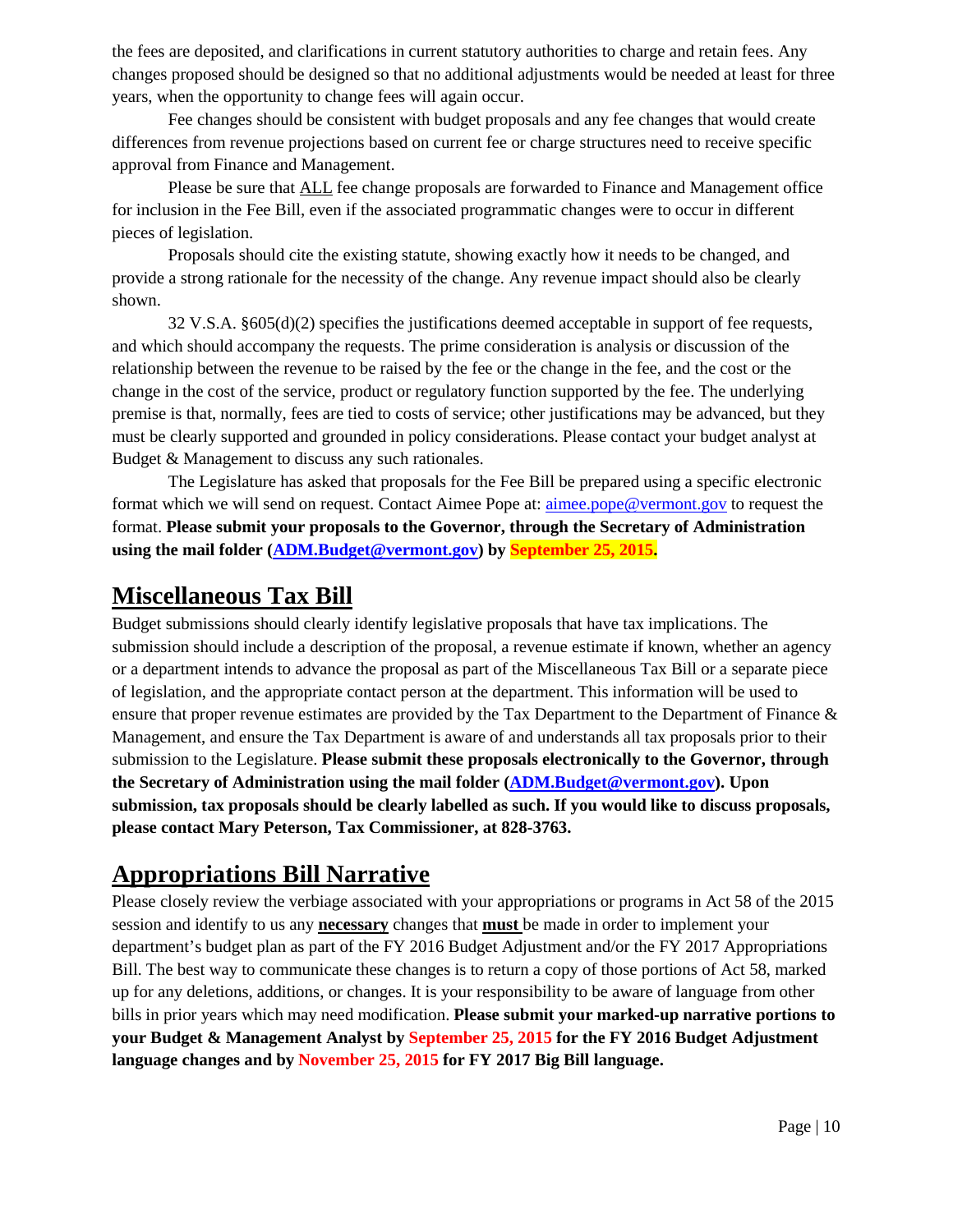# <span id="page-11-0"></span>**Self-Assessment of Internal Controls Metrics**

Self-Assessment Performance Metrics were issued to all departments on July 27, 2015. For departments with items of non-compliance under Metric #3, the Commissioner of Finance & Management will be requesting a status update on the following requirement:

### **IMPORTANT: Metric # 3 - Compliance with Administrative Policies and Procedures**

**For each item of non-compliance (i.e., a "NO" response to any of the 57 questions pertaining to Administrative Policies & Procedures), all executive branch departments shall strive to achieve substantive compliance by no later than September 30, 2015. If this deadline is not met, then the appointing authority must submit a written corrective action plan (CAP\*) for approval to the Commissioner of Finance & Management by October 15, 2015.** 

<span id="page-11-1"></span>\*The **CAP** must specify: 1) **Date** (expected) that compliance will be achieved; 2) **Key Steps** (summary) to be taken to achieve compliance; and 3) **Contact information** for the responsible person(s). *Note:* A corrective action plan is <u>NOT</u> required if compliance is attained by September 30<sup>th</sup>.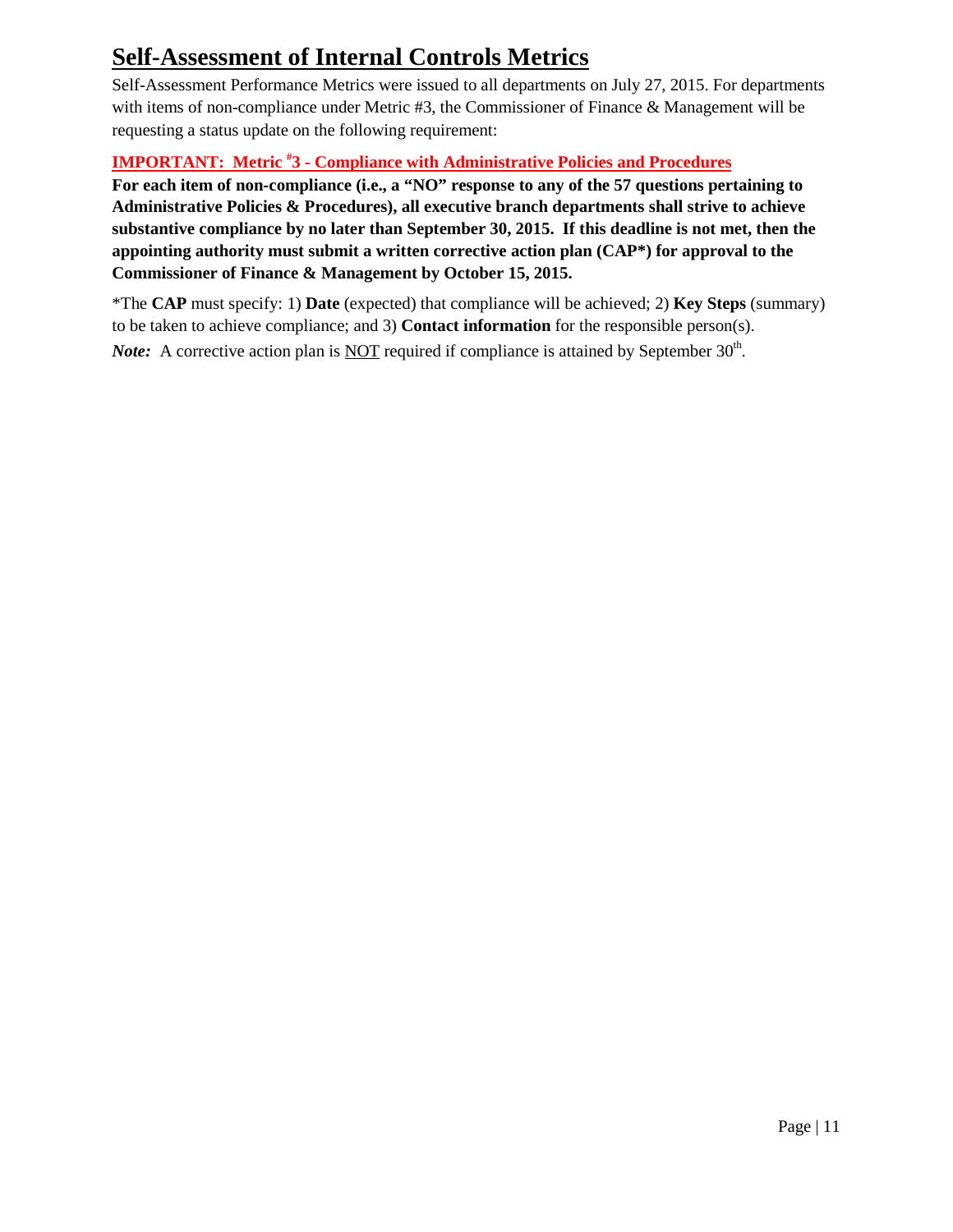# **FY 2017 Budget Development Timetable**

The following set of dates may help in planning tasks in the development of the FY 2017 budget and the FY 2016 budget adjustment. Dates are for planning purposes only and are subject to change; you will be notified of any changes in due dates.

|                    | <b>Due Date</b>                 | <b>Deliverable Description and Comments</b>                                                                                                                          |  |
|--------------------|---------------------------------|----------------------------------------------------------------------------------------------------------------------------------------------------------------------|--|
| Calendar Year 2015 | $25-Aug$                        | FY 2017 Budget Instructions Issued.                                                                                                                                  |  |
|                    | Mid-September                   | Vantage Budget System opens for field departments' development of<br>current services budget, as training is completed.                                              |  |
|                    | $25-Sep$                        | Summary responses to targets submitted electronically to the<br>Governor, through the Secretary of Administration using the mail<br>folder (ADM.Budget@vermont.gov). |  |
|                    | $25-Sep$                        | Executive Fee Bill requests due in electronic format with<br>accompanying statutory changes and justifications.                                                      |  |
|                    | <b>October through November</b> | Finance and Management meetings with departments; budget analysts<br>work with departments to review budget submissions.                                             |  |
|                    | $25-Nov$                        | Narrative Sections of the Appropriations Bill due at Budget &<br>Management.                                                                                         |  |
|                    | <b>Mid-December</b>             | Final targets issued by Finance & Management. Vantage entries to be<br>finalized promptly thereafter.                                                                |  |
|                    |                                 |                                                                                                                                                                      |  |
|                    | <b>First week of January</b>    | Exec Budget Book goes to BGS Print Shop.                                                                                                                             |  |
| CY 2016            | <b>Mid-January</b>              | Governor's budget address (by 3rd Tuesday of the session - 32 VSA<br>$§306(a)$ ).                                                                                    |  |
|                    | No later than January 27        | Exec Budget Book distributed at budget address. Big Budget Book<br>posted to Finance & Management's website.                                                         |  |
|                    | <b>Mid-January</b>              | Emergency Board revenue estimate (32 VSA §305a).                                                                                                                     |  |
|                    | <b>Prior to testimony</b>       | Budget analysts review department submissions prior to submission to<br>the legislature.                                                                             |  |
|                    | 1 week prior to testimony       | All budget materials, including Vantage and supplemental materials, to<br>appropriation committees, with copy to Budget & Management.                                |  |

# <span id="page-12-0"></span>**FY 2016 Budget Adjustment Timetable**